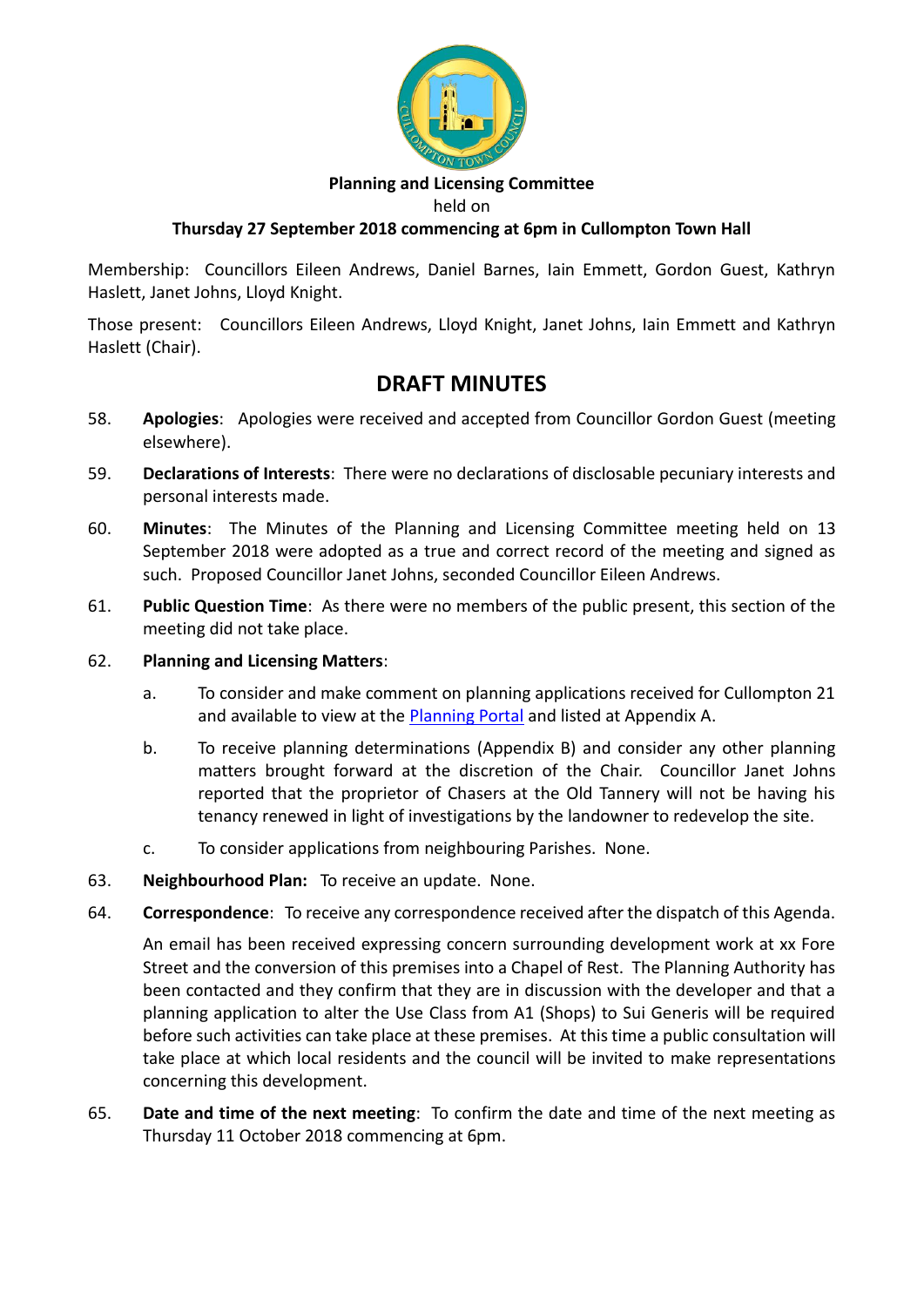## **PLANNING LIST FOR THE MEETING OF THE PLANNING AND LICENSING COMMITTEE ON 27 SEPTEMBER 2018**

| Application<br><b>Number</b> | $ $ Expected<br>Decision<br><b>Level</b> | Applicant                                                                              | <b>Agent</b>    | <b>Proposal</b>                                                                                                            | <b>Cullompton Town Council Comment</b><br>and Recommendation |
|------------------------------|------------------------------------------|----------------------------------------------------------------------------------------|-----------------|----------------------------------------------------------------------------------------------------------------------------|--------------------------------------------------------------|
| 18/01212/OUT                 | <b>IDEL</b>                              | Mrs Baker<br><b>IPerchance</b><br>Shortlands Lane<br><b>Cullompton</b><br>$I$ EX15 1HG | Mr Simon Archer | Outline for the erection of a dwelling at<br>Land at NGR 301933 107275 (Adj. to St<br>Helena), Shortlands Lane, Cullompton | Recommend grant permission.                                  |